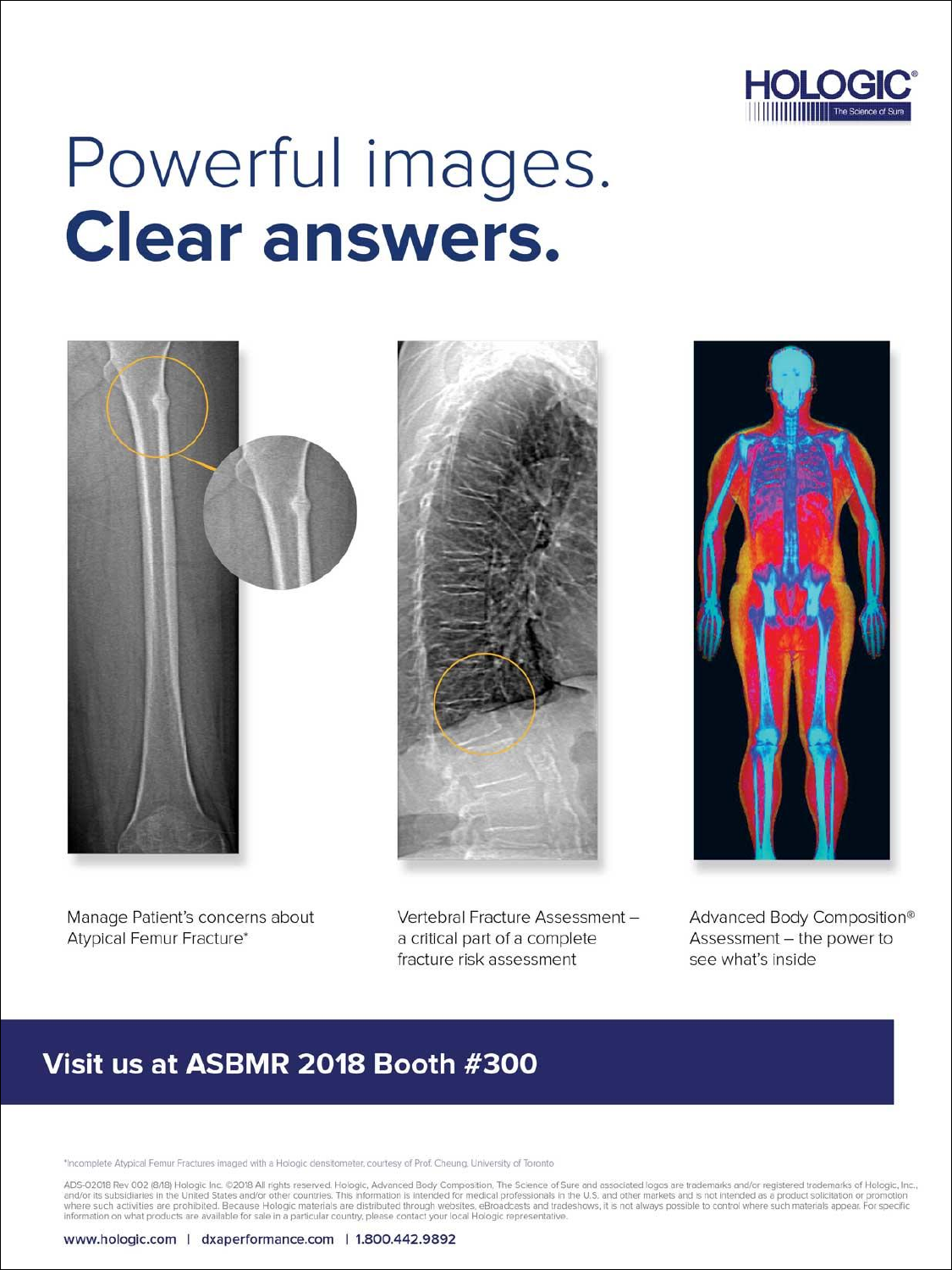

# **Osteoporotic Vertebral Fracture Prevalence Varies Widely Between Qualitative and Quantitative Radiological Assessment Methods: The Rotterdam Study**

Ling Oei,<sup>1,2\*</sup> Fjorda Koromani,<sup>1,2,3\*</sup> Stephan J Breda,<sup>3</sup> John T Schousboe,<sup>4</sup> Emma M Clark,<sup>5</sup> Joyce BJ van Meurs,<sup>1</sup> M Arfan Ikram,<sup>2</sup> Jan H Waarsing,<sup>6</sup> Frank JA van Rooij,<sup>2</sup> Maria C Zillikens,<sup>1</sup> Gabriel P Krestin,<sup>3</sup> Edwin HG Oei,<sup>3\*\*</sup> and Fernando Rivadeneira<sup>1,2\*\*</sup>

<sup>1</sup>Department of Internal Medicine, Erasmus MC, Rotterdam, The Netherlands

 $2$ Department of Epidemiology, Erasmus MC, Rotterdam, The Netherlands

<sup>3</sup>Department of Radiology, Erasmus MC, Rotterdam, The Netherlands

<sup>4</sup>Park Nicollet Clinic and HealthPartners Institute, HealthPartners, Inc., Minneapolis, MN, USA

<sup>5</sup>Musculoskeletal Research Unit, School of Clinical Science, University of Bristol, Southmead Hospital, Bristol, UK

<sup>6</sup>Department of Orthopedics, Erasmus MC, Rotterdam, The Netherlands

## **ABSTRACT**

Accurate diagnosis of vertebral osteoporotic fractures is crucial for the identification of individuals at high risk of future fractures. Different methods for radiological assessment of vertebral fractures exist, but a gold standard is lacking. The aim of our study was to estimate statistical measures of agreement and prevalence of osteoporotic vertebral fractures in the population-based Rotterdam Study, across two assessment methods. The quantitative morphometry assisted by SpineAnalyzer® (QM SA) method evaluates vertebral height loss that affects vertebral shape whereas the algorithm-based qualitative (ABQ) method judges endplate integrity and includes guidelines for the differentiation of vertebral fracture and nonfracture deformities. Cross-sectional radiographs were assessed for 7582 participants aged 45 to 95 years. With QM SA, the prevalence was 14.2% (95% CI, 13.4% to 15.0%), compared to 4.0% (95% CI, 3.6% to 4.5%) with ABQ. Inter-method agreement according to kappa (k) was 0.24. The highest agreement between methods was among females ( $\kappa$  = 0.31), participants age >80 years ( $\kappa$  = 0.40), and at the L<sub>1</sub> level ( $\kappa$  = 0.40). With ABQ, most fractures were found at the thoracolumbar junction ( $T_{12}-L_1$ ) followed by the  $T_7-T_8$  level, whereas with QM SA, most deformities were in the mid thoracic ( $T_7$ –T<sub>8</sub>) and lower thoracic spine ( $T_{11}$ –T<sub>12</sub>), with similar number of fractures in both peaks. Excluding mild QM SA deformities (grade 1 with QM) from the analysis increased, the agreement between the methods from  $\kappa = 0.24$  to 0.40, whereas reexamining mild deformities based on endplate depression increased agreement from  $k = 0.24$  to 0.50 (p <0.001). Vertebral fracture prevalence differs significantly between QM SA and ABQ; reexamining QM mild deformities based on endplate depression would increase the agreement between methods. More widespread and consistent application of an optimal method may improve clinical care. © 2017 American Society for Bone and Mineral Research.

**KEY WORDS:** OSTEOPOROSIS; FRACTURE; VERTEBRAL; DIAGNOSIS; EPIDEMIOLOGY; SCREENING; RADIOLOGY

# **Introduction**

**O** fall osteoporotic fractures, vertebral fractures are the most common type.<sup>(1)</sup> Vertebral fractures have been synony-<br>mous with the diagnosis of osteoporosis since its earliest f all osteoporotic fractures, vertebral fractures are the most common type.<sup>(1)</sup> Vertebral fractures have been synonydescription as a metabolic bone disorder.<sup>(2)</sup> Furthermore, osteoporotic vertebral fractures are a major health problem worldwide. Given the aging of populations, osteoporotic vertebral fractures are likely to become an even increasingly important health issue. The costs of osteoporotic vertebral fractures were estimated to be  $\epsilon$ 1.5 billion in Europe in 2010<sup>(3)</sup> and are expected to have increased by more than 50% by 2025.(4)

Vertebral fractures may occur in the absence of trauma or after normal activities involving bending, lifting, or turning.<sup>(1)</sup> Although two-thirds of vertebral fractures are not clinically

DOI: 10.1002/jbmr.3220

© 2017 American Society for Bone and Mineral Research

Received in original form May 1, 2017; revised form July 7, 2017; accepted July 13, 2017. Accepted manuscript online July 18, 2017.

Address correspondence to: Fernando Rivadeneira, MD, PhD, Departments of Internal Medicine and Epidemiology, P.O. Box 2040 Ee5-59b, 3000CA Rotterdam, The Netherlands. E-mail: f.rivadeneira@erasmusmc.nl

For a Commentary on this article, please see Szulc (J Bone Miner Res. 2018;33:553–559. DOI: 10.1002/jbmr.3404).

LO and FK contributed equally to this work.

EHGO and FR contributed equally to this work.

Additional Supporting Information may be found in the online version of this article.

Journal of Bone and Mineral Research, Vol. 33, No. 4, April 2018, pp 560–568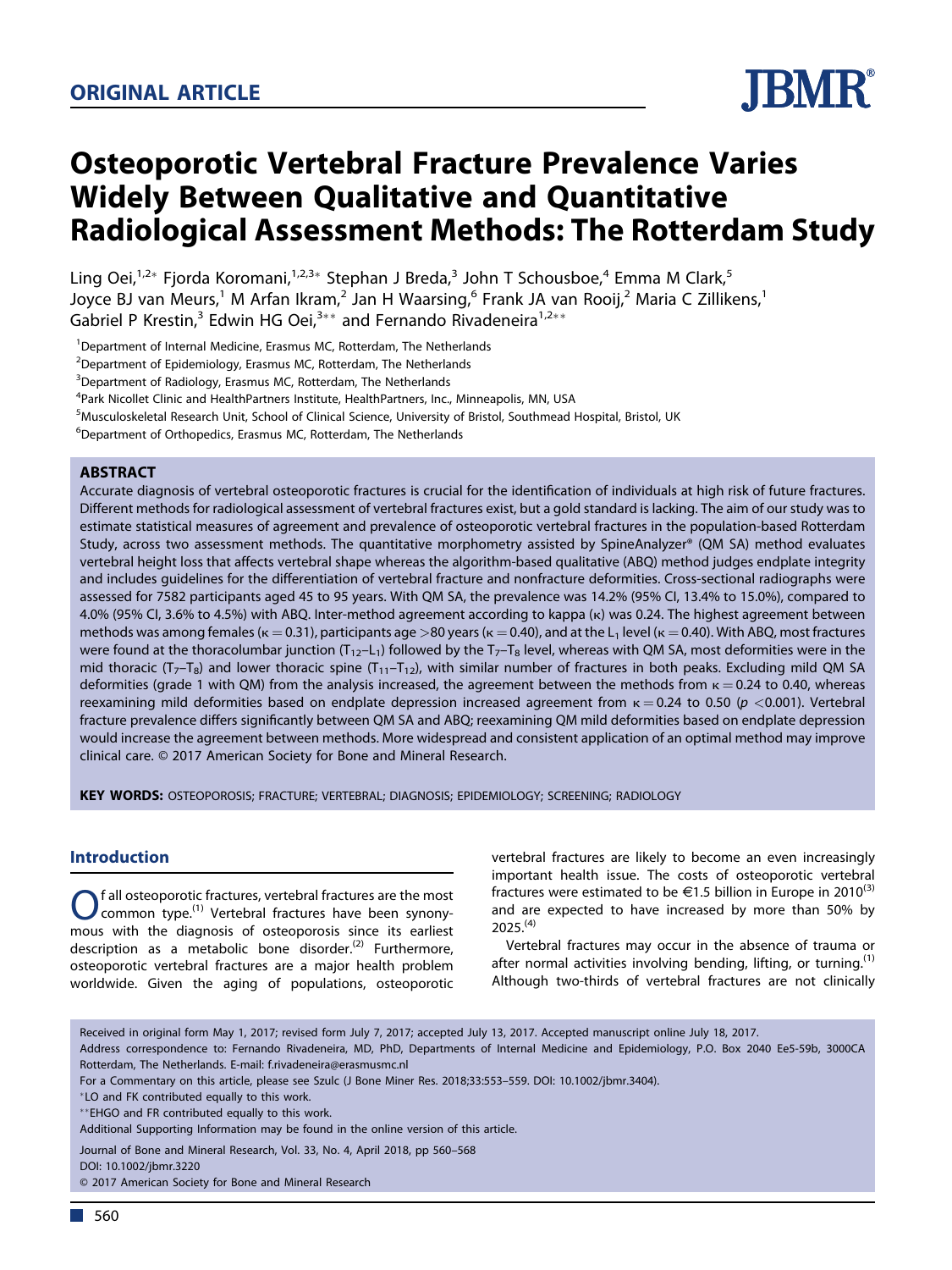detected, they are associated with decreased quality of life, back pain, functional limitations,<sup>(5)</sup> and mortality,<sup>(6)</sup> and can only be detected by formal screening. Vertebral fractures are often a first presentation of osteoporosis; therefore, accurate diagnosis is important to identify patients at high risk for future fractures. It has been shown that women with preexisting vertebral fractures have four times greater risk of subsequent vertebral fractures and 1.5 to 2 times greater risk of nonvertebral fractures than those without prior fractures, and this risk increases with the number and severity of prior vertebral fractures.<sup> $(7-9)$ </sup> It is important to detect these fractures, because antiosteoporotic therapy has been proven highly effective in reducing the risk of both nonvertebral and vertebral fractures.

Several methods for radiological assessment of vertebral fractures exist, but a gold standard is lacking.<sup>(10)</sup> The most commonly applied assessment methods include (semi)quantitative morphometry (QM) and the algorithm-based qualitative (ABQ) method. In contrast to semiquantitative methods relying on expert visual inspection of height reduction, actual QM-based methods determine relative vertebral height loss by calculating ratios of the measured vertebral heights. Rather than only placing morphometry points manually on a vertebral body, software packages such as SpineAnalyzer® (Optasia Medical Ltd, Cheadle,  $UK(11)$  apply Genant's classification<sup>(12)</sup> to define vertebral deformities. Finally, the ABQ method by Jiang and colleagues $(13)$ mainly judges endplate integrity, regardless of vertebral height reduction, and includes defined guidelines for the differentiation of vertebral fracture and nonfracture deformities. The key assumption is that the endplate is always deformed in vertebral fractures, and therefore endplate depression has perfect specificity for vertebral fracture. Vertebral height may appear to be decreased as a result of oblique image projection, specific diseases, and anatomical variants that can mimic vertebral fractures.(12–15) To deal with this misclassification, ABQ uses an algorithm to systematically rule out nonfracture deformities.

The aim of our study was to analyze differences in prevalence and fracture location between two methods ie, ABQ and SpineAnalyzer software-assisted QM, for assessing vertebral fractures in the population-based Rotterdam Study, an ongoing prospective cohort study in elderly persons.

# **Materials and Methods**

#### The Rotterdam Study

The Rotterdam Study is a prospective population-based cohort studying the determinants of chronic diseases and disability in Dutch men and women. Both the objectives and the study design have been described.<sup>(16)</sup> The study targets investigations on endocrine diseases like osteoporosis among others. It includes 14,926 inhabitants aged  $\geq$ 45 years of Rotterdam city's Ommoord district in The Netherlands.

#### Vertebral fracture assessment

Radiographic examinations of the spine were obtained by a digitized Fuji FCR system (FUJIFILM Medical Systems, Stanford, CA, USA). All radiographs were acquired according to a standardized protocol with a focus film distance of 120 cm. In some instances evaluability was suboptimal, mostly in the upper spine levels (Supporting Fig. 1). In the current report we have included participants with sufficient evaluability from  $T_4$  to  $L_4$ . Two teams, each composed of seven trained research assistants, assessed lateral spine radiographs  $(T_4-L_4)$  independent of each other, using either ABQ or software-assisted QM SpineAnalyzer (QM SA). The mean interobserver agreement for ABQ according to the kappa statistic  $(\kappa)$  was moderate for both QM SA and ABQ  $(k = 0.51$  and  $k = 0.53$ , respectively). A subset of 76 radiographs were scored by two independent external readers; one reader with ABQ and one reader with QM SA; the agreement was poor, at  $\kappa = 0.19$ . With ABQ, radiographs were triaged as normal, uncertain, or definite fracture, based on integrity of the endplates. Definite and uncertain vertebral fractures were reassessed by a musculoskeletal radiologist. SpineAnalyzer software automatically identifies vertebral shape to calculate the exact heights of the vertebrae. After labeling the vertebrae of interest by placing 13 points at the center of each vertebral body from  $L_4$  to  $T_4$ , SpineAnalyzer will place six morphometry points for each labeled vertebra, corresponding to the four corners and the middle of the vertebral body. The analyst can make manual adjustments to these six morphometry points to fine-tune their exact locations. The morphometry points are used to assess reductions in anterior, middle, and posterior heights of the vertebrae by determining if one height measure is "reduced" in relation to another height (eg, anterior height/ posterior height  $\langle 1 \rangle$  for a wedge-shaped deformity). The SpineAnalyzer software output provides a classification for deformities of shape (wedge, biconcave, crush) and severity (mild, moderate, severe). The wedge ratio is calculated by dividing anterior height by posterior height (hA/hP). Biconcavity is calculated by dividing mid-height by posterior height (hM/hP). The calculation of crush fractures makes use of adjacent vertebral heights. Height loss less than 20% is considered normal. Mild fracture (grade 1) is defined as height loss  $\geq$ 20% and  $\langle 25\%$ , moderate fracture (grade 2)  $\geq$  25% and  $\langle 40\%$ , and severe fracture (grade 3)  $\geq$ 40% according to Genant's classification scheme for osteoporotic vertebral fractures.<sup>(12)</sup>

#### Incident fractures

Incident fractures were new fractures identified and reported by general practitioners (GPs) or assessed from hospital records that occurred after baseline assessment. All events were then reviewed and coded by a research physician. For the current study we examined incident nonvertebral, hip, and clinicalvertebral fractures.

#### Statistical analysis

We compared fracture prevalence and distribution according to vertebral level for QM SA and ABQ. Because there is no consensus whether most of the grade 1 or mild deformities are true osteoporotic vertebral fractures or not,  $(14)$  we performed secondary analyses by excluding those fractures from the analysis. Agreement between the diagnostic approaches (intermethod agreement) and between raters (interrater agreement) for the identification of prevalent vertebral fractures was analyzed using kappa. The kappa value takes into account the proportion of agreement attributable to chance alone and can range from 0 (no agreement) to 1 (complete agreement); values greater than 0.8 are considered strong and values lower than 0.6 moderate.<sup>(17)</sup> Given that kappa is influenced by the imbalances in the distribution of marginal totals in the  $2 \times 2$ table,  $(18,19)$  together with kappa we have reported: bias index (BI), which estimates the different in proportions of "yes" for the two raters; prevalence index (PI), which estimates the different between the probability of "yes" and the probability of "no"; observed agreement  $(p_0)$ ; proportion of positive agreement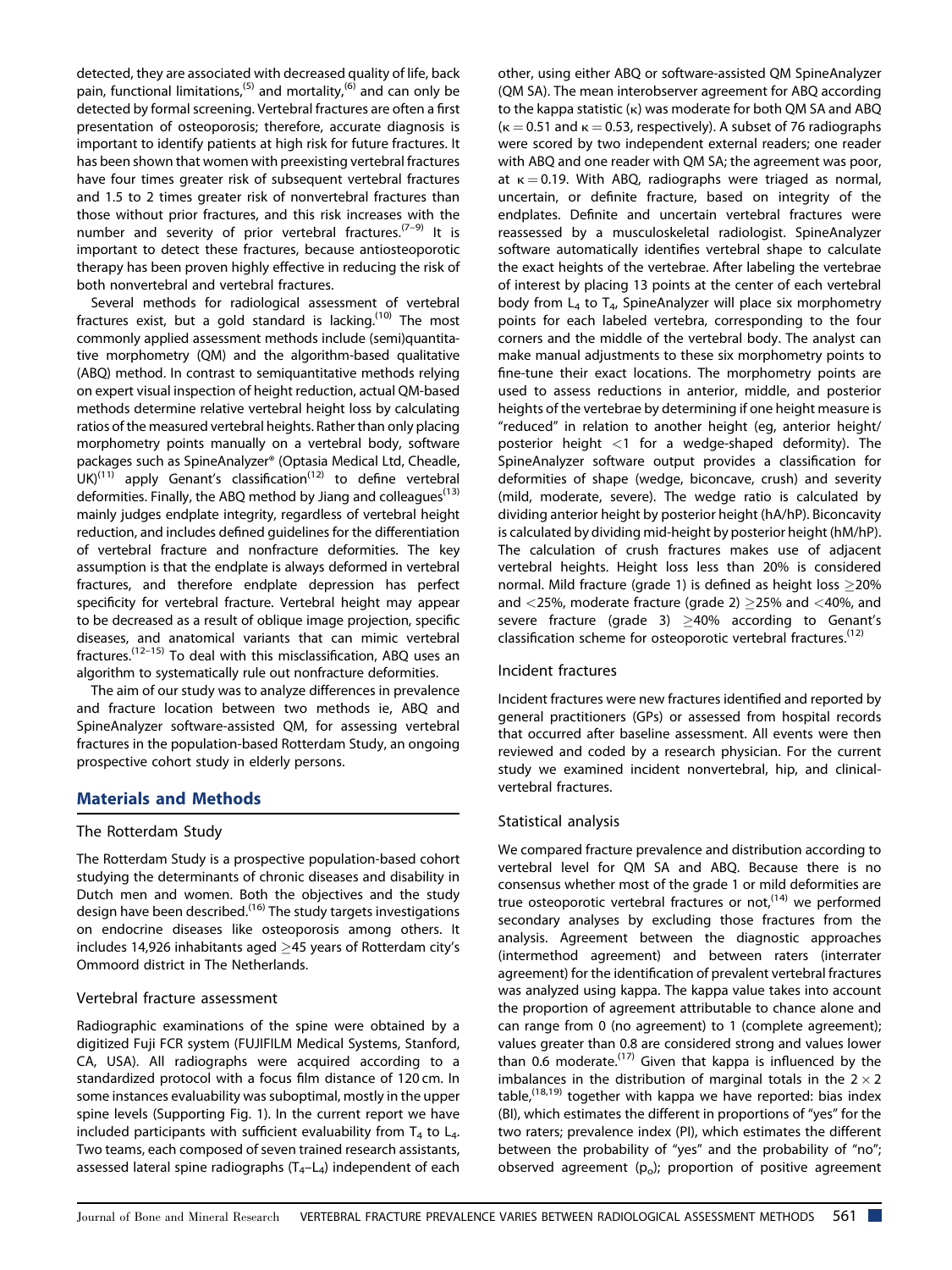$(p_{pos})$ , which estimates the conditional probability, given that one of the raters/method, randomly selected, makes a positive rating, the other rater/method will also do so; proportion of negative agreement ( $p_{neq}$ ), which estimates the conditional probability, given that one of the raters/methods, randomly selected, makes a negative rating, the other rater/method will also do so. We also calculated PABAK, which is an index

|               | ABQ/Rater 1 |   |
|---------------|-------------|---|
| QM SA/Rater 2 |             |   |
|               | a           | b |
|               |             |   |
|               |             |   |

developed to account for the effect that low prevalence and the difference in observer assessment of the frequency occurrence, have on kappa. All these statistics are derived from a  $2 \times 2$  table as follows.(18)

 $p_0 = (a+d)/N$ , where N denotes total sample size  $p_e = (((a+b)(a+c))/N)+(((c+d)(b+d))/N))/N$  $p_{pos} = 2a/(2a+b+c)$  $p_{neq} = 2d/(2d+b+c)$  $BI = (b-c)/N$  $PI = (a-d)/N$  $PABAK = 2p_0 - 1$ 

We calculated the above mentioned statistics (i) per subject level, where prevalent cases were defined as subjects having at least one vertebra fractured from  $T_4$  to  $L_4$  and controls as having none of the vertebrae from  $T_4$  to  $L_4$  fractured, and (ii) per vertebral level; we counted as cases any fracture from  $T_4$  to  $L_4$ ; furthermore, we calculated agreements of the methods between cohorts, sexes, age categories, and vertebral level. We used four age categories:  $>45$  and  $<$  60 years;  $>$  60 and  $<$  70 years;  $>$ 70 and <80 years; and  $>$ 80 years. We separated vertebral level into three categories:  $T_4 - T_9$ ,  $T_{10} - T_{12}$ , and  $L_1 - L_4$ . Additionally we assessed differences in baseline characteristics between cases and non-cases defined by either method and also differences between concordant and discordant cases defined as follows:  $QMSA + ABQ$ –,  $QM SA- ABQ+$ ,  $QM SA+ ABQ+$ against the reference group QM SA– ABQ–. The future incident fracture prediction ability by prevalent vertebral fractures scored by either method was estimated using a Cox regression model adjusted for age, sex, BMI, cohort effect, and FN-BMD, with a mean follow-up of 12 years. All analyses were performed using SPSS 21.0 (IBM Corp., Armonk, NY, USA).

# **Results**

#### Per subject analyses

Radiographs were assessed for 7582 participants of which 61.7%  $(n = 4672)$  were from the first cohort (RS I), 21.8% (n = 1655) from the second cohort (RS II), and 16.5% ( $n = 1255$ ) from the third cohort (RS III). Sixty percent (60%) of our study participants were females and age ranged from 46 to 95 years (mean 65.3) (Fig. 1). QM SA scored vertebral fracture prevalence was 14.2% (95% CI, 13.4% to 15.0%), compared to 4.0% (95% CI, 3.6% to 4.5%) scored by ABQ. Participants who had sustained a fracture were significantly older according to both QM (67.4 versus 64.9,  $p < 0.001$ ) and ABQ (70.4 versus 65.1,  $p < 0.001$ ) compared to nonfractured participants. 54.5% of QM SA cases were females versus 45.5 % males ( $p < 0.001$ ) and 74.0% of ABQ cases were



**Fig. 1.** Age at baseline distribution within the Rotterdam Study population, stratified by sex and cohort. RS III is the youngest cohort and RS I the oldest. Mean age among both sexes is 65.1 years but the study population is made up by approximately 60% females and 40% males.

females against 26% males ( $p < 0.001$ ). Both QM SA and ABQ fractured participants had lower FN-BMD; 0.86 g/cm<sup>2</sup> versus 0.89 g/cm<sup>2</sup> and 0.82 g/cm<sup>2</sup> versus 0.89 g/cm<sup>2</sup>,  $p < 0.001$ , respectively. Fractured cases defined by ABQ were significantly shorter and lighter compared to the healthy participants: 163.5 cm versus 167.5 cm and 72.6 kg versus 75.4 kg ( $p < 0.001$ ). No differences were seen between QM SA cases and controls in height and weight ( $p > 0.05$ ) (Table 1A). When comparing (QM  $SA+$ ) (ABQ-) participants versus (QM SA-) (ABQ+), the latter had lower FN-BMD (0.84 g/cm $^2$  versus 0,87 g/cm $^2$ ,  $p$   $<$  0.001), were lighter (74.1 kg versus 76.9 kg,  $p < 0.001$ ), shorter (164.8 cm versus 168.6 cm) and comprised a higher number of females (74.3% versus 50.1%,  $p < 0.001$ ) (Table 1B). According to QM SA, the prevalence of vertebral fractures was higher among males compared to females (16.0% versus 13.0%), whereas according to ABQ it was higher among females compared to males (5.0% versus 2.6%) (Table 2). According to both methods the prevalence increased with increasing age (Table 3). According to QM SA, 10% of the participants had only one spinal fracture, 2.6% had two fractures, 1.0% had three, and 0.5% had more than three fractures, whereas according to ABQ the estimates were lower, with 2.9% of participants having only one fracture, 0.7% having two fractures, 0.2% having three, and close to 0% having more than three. The estimated concordance between ABQ and QM SA was  $\kappa = 0.24$ .

When assessing agreement across sexes, it was significantly higher among females compared to males;  $\kappa = 0.31$  versus  $\kappa = 0.14$ ,  $p < 0.001$  (Table 2). The agreement across age categories increased with increasing age; the highest kappa was among those aged above 80 years and was significantly higher compared to the youngest group  $\kappa = 0.40$  versus  $\kappa = 0.12$  $(p < 0.001)$  (Table 3).

Participants with a QM SA prevalent fracture had an increased risk for future nonvertebral fractures compared to those with absent prevalent vertebral fracture (HR  $=$  1.15; 95% CI, 1.007 to 1.32) and also an increased risk of future clinical vertebral fracture (HR  $=$  2.70; 95% CI, 2.18 to 3.35), but not for incident hip fracture (HR  $=$  1.49; 95% CI, 0.92 to 1.71). The same trend was observed for participants with prevalent ABQ fractures although with higher estimates; participants with prevalent ABQ fracture had an increased risk to sustain a future nonvertebral fracture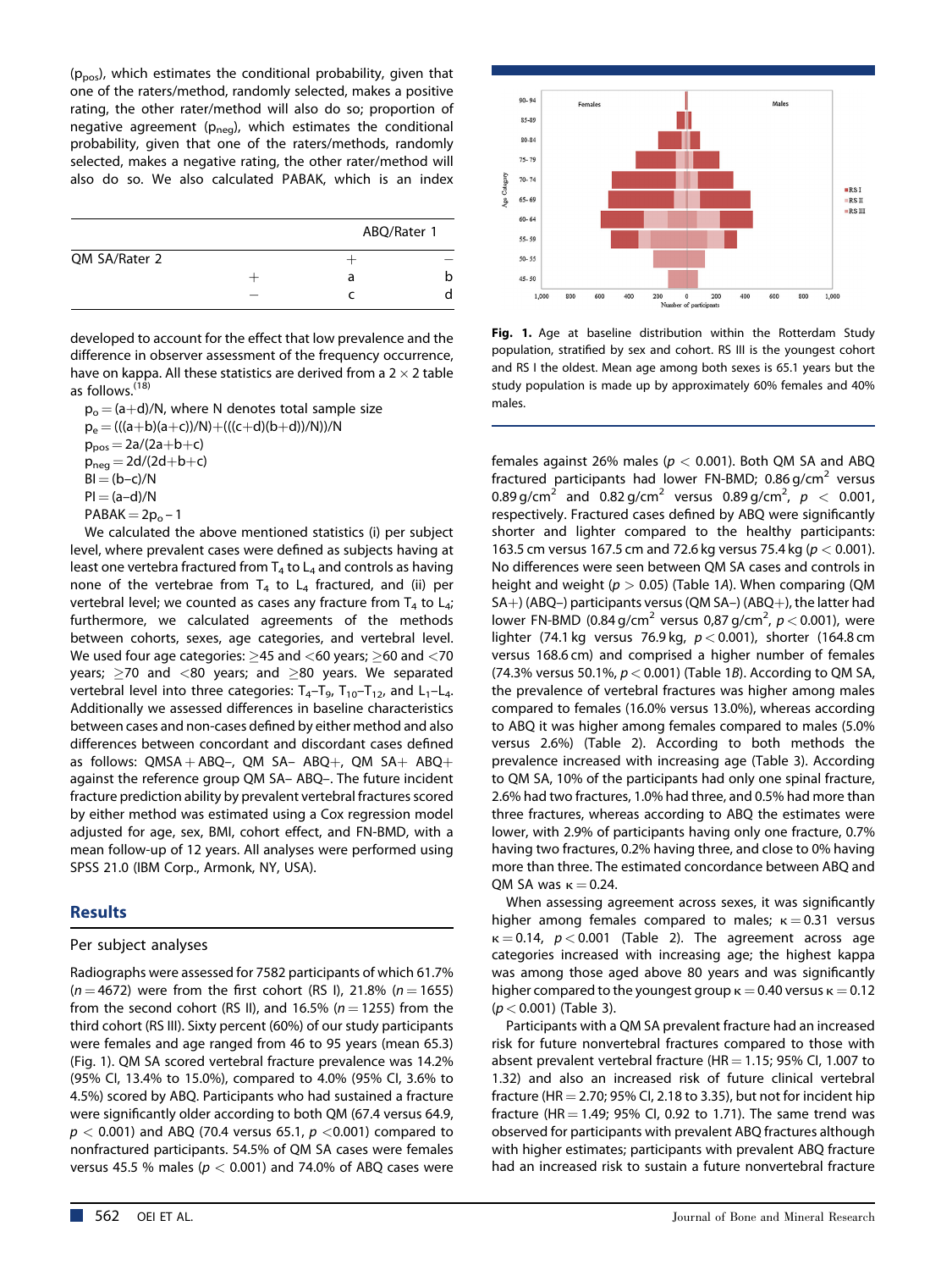#### **Table 1.** Baseline Characteristics Of The Study Population

#### (A) Across Vertebral Fracture Status as Scored by Each Definition

|              |                       |                        | OM SA               | <b>ABO</b>             |                    |  |
|--------------|-----------------------|------------------------|---------------------|------------------------|--------------------|--|
|              | Overall<br>$(n=7582)$ | Controls<br>$(n=6506)$ | Cases<br>$(n=1076)$ | Controls<br>$(n=7278)$ | Cases<br>$(n=304)$ |  |
| Age          | 65.3(8.8)             | 64.9(8.6)              | 67.4 $(9.7)^*$      | 65.1(8.7)              | 70.4 (9.9)*        |  |
| Sex (female) | 4,516 (59.6)          | 3,930 (60.4)           | 586 (54.5)*         | 4,291(59.0)            | 225 (74.0)*        |  |
| Height       | 167.4 (9.1)           | 167.4 (9.0)            | 167.5 (9.3)         | 167.6(9.0)             | $163.5(8.5)^*$     |  |
| Weight       | 75.3 (12.9)           | 75.2 (12.8)            | 76.0 (13.8)         | 75.4 (12.9)            | 72.6 (13.4)*       |  |
| BMI          | 26.8(3.9)             | 26.8(3.9)              | 27.0(4.1)           | 26.8(3.9)              | 27.1(4.3)          |  |
| $FN-BMDa$    | 0.89(0.15)            | 0.89(0.15)             | $0.84(0.15)^{*}$    | 0.89(0.15)             | $0.82(0.15)^*$     |  |
| QM SA grade  |                       |                        |                     |                        |                    |  |
|              |                       |                        | 614 $(57.0)^*$      |                        | $39*$              |  |
| 2            |                       |                        | 399 (37.0)*         |                        | $111*$             |  |
| 3            |                       |                        | 63 $(6.0)^*$        |                        | 49*                |  |

The difference across cases and controls is statistically significant (p-value <0.05). Fractured participants according to both QM SA and ABQ were significantly older, had lower FN-BMD, and an overrepresentation of females. According to ABQ they were also shorter and lighter. Among QM SA cases, 57% were classified as grade 1, 37% as grade 2, and 6% grade 3. Among ABQ defined cases, 39 were also scored as grade 1 by QM SA, 111 as grade 2, and 49 as grade 3.

| (B) Across Participants With Discordant and Concordant Assessment of Vertebral Fractures ( $n = 7582$ ) |                                       |                                |                                |                                  |                                                        |  |  |  |
|---------------------------------------------------------------------------------------------------------|---------------------------------------|--------------------------------|--------------------------------|----------------------------------|--------------------------------------------------------|--|--|--|
|                                                                                                         | $(QM SA-) (ABQ-) (ref)$<br>$(n=6401)$ | $(QM SA+) (ABQ-)$<br>$(n=877)$ | $(QM SA-) (ABQ+)$<br>$(n=105)$ | $(QM SA+) (ABQ+)$<br>$(n = 199)$ | (QM SA grade 2 or grade $3+$ )<br>$(ABQ+)$ $(n = 160)$ |  |  |  |
| Age                                                                                                     | 64.9(8.5)                             | 66.4 $(9.4)^*$                 | 67.6 $(10.1)^*$                | $71.9(9.5)^*$                    | 72.4 $(9.4)^*$                                         |  |  |  |
| Sex (female)                                                                                            | 3852 (60.2)                           | 439 (50.1)                     | 78 (74.3)*                     | 143 (73.9)                       | $121 (75.6)^*$                                         |  |  |  |
| Height                                                                                                  | 167.4 (9.0)                           | $168.6(9.1)^{*}$               | $164.8(8.0)$ *                 | $162.8(8.7)^{*}$                 | $161.9(8.4)$ *                                         |  |  |  |
| Weight                                                                                                  | 75.27 (12.8)                          | 76.9 $(13.7)^*$                | 74.13 (13.2)*                  | $71.8(13.5)^*$                   | $71.1 (13.0)^*$                                        |  |  |  |
| BMI                                                                                                     | 26.8(3.9)                             | 27.0(4.1)                      | 27.2(4.4)                      | 27.0(4.2)                        | 27.0(4.2)                                              |  |  |  |
| $FN-BMDa$                                                                                               | 0.89(0.15)                            | $0.87(0.15)^*$                 | $0.84(0.15)^{*}$               | $0.82(0.15)^*$                   | $0.76$ (0.14) <sup>*</sup>                             |  |  |  |
| QM SA grade                                                                                             |                                       |                                |                                |                                  |                                                        |  |  |  |
|                                                                                                         |                                       | 575                            |                                | 39                               |                                                        |  |  |  |
|                                                                                                         |                                       | 288                            |                                | 111                              | 111                                                    |  |  |  |
| 3                                                                                                       |                                       | 14                             |                                | 49                               | 49                                                     |  |  |  |

\*The difference between participants with no fracture according to both methods and participants with either discordant or concordant positive for both methods, is statistically significant (p-value <0.05). Participants classified as cases according to QM but not according to ABQ were used as reference group for comparisons. Participants classified as cases according to ABQ but not to QM, were lighter, shorter, had lower FN-BMD, and a higher representation of females.

<sup>a</sup>Adjusted for age, sex, height, and weight.

|                    |                     | Cohort                |                      | <b>Sex</b>                   |                              |                      |  |  |
|--------------------|---------------------|-----------------------|----------------------|------------------------------|------------------------------|----------------------|--|--|
|                    | RSI<br>$(n = 4672)$ | RS II<br>$(n = 1655)$ | RS III<br>$(n=1255)$ | <b>Males</b><br>$(n = 3066)$ | <b>Females</b><br>$(n=4516)$ | Pooled<br>$(n=7582)$ |  |  |
| QM SA, n (%)       | 578 (12.4)          | 249 (15.0)            | 249 (19.8)           | 490 (16.0)                   | 586 (12.9)                   | 1076 (14.1)          |  |  |
| ABQ, $n$ $(\%)$    | 190 (4.1)           | 59 (3.6)              | 55 (4.4)             | 79 (2.6)                     | 225(5.0)                     | 304(4.0)             |  |  |
| kappa              | 0.28                | 0.20                  | 0.16                 | 0.14                         | 0.31                         | 0.24                 |  |  |
| Observed agreement | 0.89                | 0.86                  | 0.81                 | 0.85                         | 0.89                         | 0.87                 |  |  |
| Expected agreement | 0.85                | 0.82                  | 0.77                 | 0.82                         | 0.83                         | 0.83                 |  |  |
| Bias index         | 0.08                | 0.11                  | 0.15                 | 0.13                         | 0.08                         | 0.10                 |  |  |
| Prevalence index   | $-0.83$             | $-0.81$               | $-0.75$              | $-0.81$                      | $-0.82$                      | $-0.81$              |  |  |
| Positive agreement | 0.33                | 0.25                  | 0.22                 | 0.18                         | 0.36                         | 0.29                 |  |  |
| Negative agreement | 0.94                | 0.92                  | 0.89                 | 0.91                         | 0.94                         | 0.93                 |  |  |
| <b>PABAK</b>       | 0.78                | 0.72                  | 0.62                 | 0.70                         | 0.78                         | 0.74                 |  |  |

**Table 2.** Participants With Prevalent Vertebral Fractures and Agreement Statistics Between QM SA and ABQ, Stratified by Cohort and Sex

The prevalence of vertebral fractures is the highest in RS III according to both QM SA and ABQ. The agreement statistics are the highest in RS I. According to ABQ, the prevalence of vertebral fractures is higher among females but not according to QM SA.

 $PABAK = prevalence-adjusted bias-adjusted kappa.$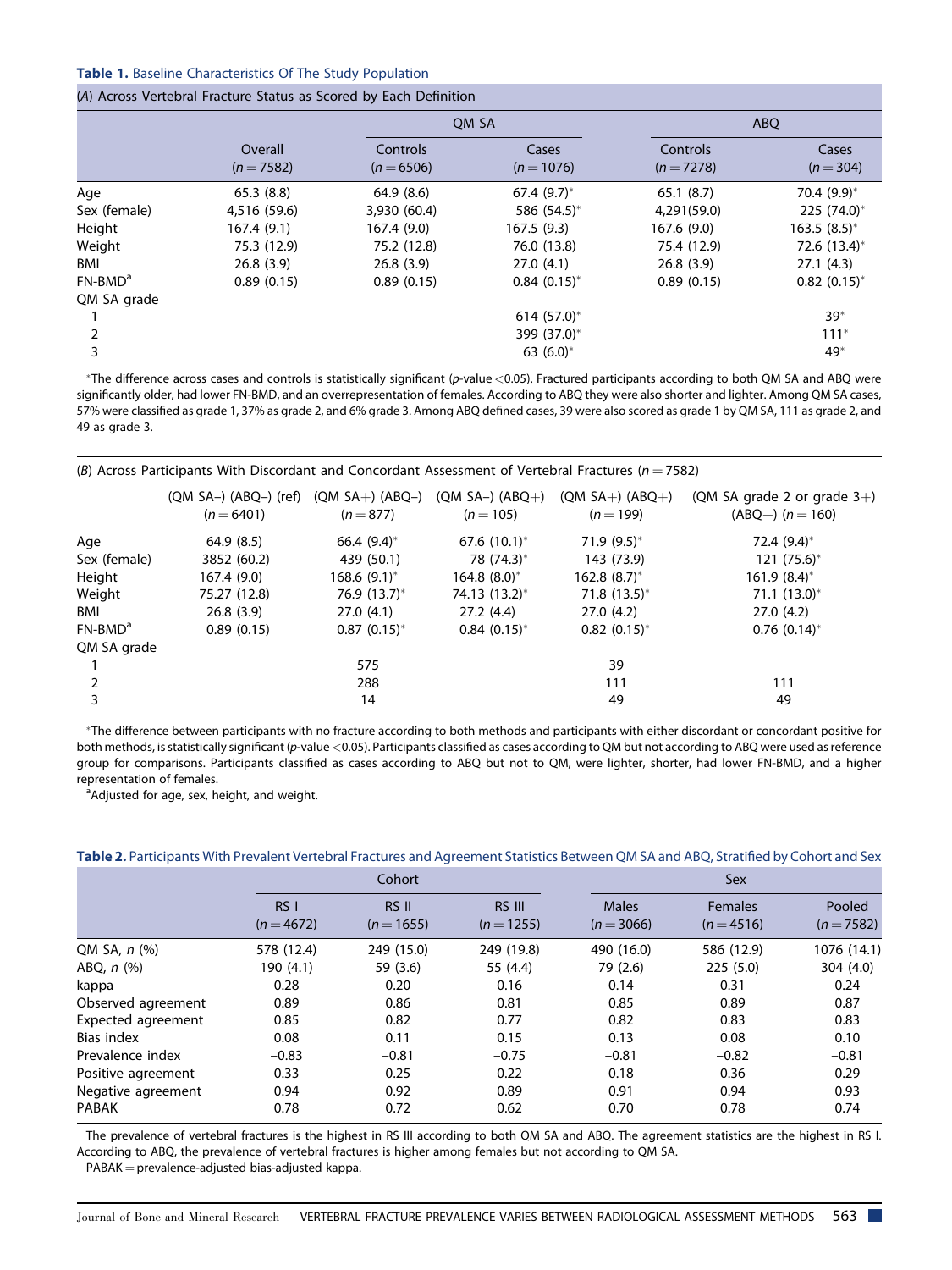**Table 3.** Participants With Prevalent Vertebral Fractures and Agreement Statistics Between QM SA and ABQ Stratified by Age Categories

|                    | Age category               |                            |                            |                       |  |  |  |  |  |
|--------------------|----------------------------|----------------------------|----------------------------|-----------------------|--|--|--|--|--|
|                    | 45–59 years ( $n = 2396$ ) | 60–69 years ( $n = 2932$ ) | 70–79 years ( $n = 1745$ ) | $>80$ years (n = 509) |  |  |  |  |  |
| QM SA, n (%)       | 269 (11.2)                 | 375 (12.8)                 | 315 (18.1)                 | 117 (23.0)            |  |  |  |  |  |
| ABQ, $n$ $(\%)$    | 53(2.2)                    | 85(2.9)                    | 113(6.5)                   | 53 (10.4)             |  |  |  |  |  |
| kappa              | 0.12                       | 0.20                       | 0.30                       | 0.40                  |  |  |  |  |  |
| Observed agreement | 0.89                       | 0.88                       | 0.84                       | 0.83                  |  |  |  |  |  |
| Expected agreement | 0.87                       | 0.8                        | 0.77                       | 0.71                  |  |  |  |  |  |
| Bias index         | 0.09                       | 0.10                       | 0.11                       | 0.12                  |  |  |  |  |  |
| Prevalence index   | $-0.86$                    | $-0.84$                    | $-0.75$                    | $-0.66$               |  |  |  |  |  |
| Positive agreement | 0.15                       | 0.23                       | 0.37                       | 0.48                  |  |  |  |  |  |
| Negative agreement | 0.94                       | 0.93                       | 0.91                       | 0.90                  |  |  |  |  |  |
| <b>PABAK</b>       | 0.78                       | 0.76                       | 0.68                       | 0.66                  |  |  |  |  |  |

The prevalence increases as age increases according to both methods. The highest prevalence is, as expected, among participants  $\geq$ 80 years old and the kappa statistic is the highest in the same category.

 $PABAK = prevalence-adjusted bias-adjusted kappa.$ 

 $(HR = 1.30; 95\%$  Cl, 1.06 to 1.60), hip (HR = 1.47; 95% Cl, 1.05 to 2.05) and also an increased risk of incident clinical fractures  $(HR = 5.27; 95\%$  CI, 4.00 to 6.77) compared to those with absent prevalent vertebral fracture (Fig. 2).

#### Per vertebral body analyses

Among 7582 participants, there were 1574 (20.7%) vertebrae fractured according to QM SA and 447 (5.8%) according to ABQ. Figure 3 shows the distribution of osteoporotic vertebral fractures at each level assessed according to ABQ and QM SA. Both methods show a bimodal distribution, but according to ABQ, most fractures were found at the thoracolumbar junction  $(T_{12}-L_1)$  region, whereas according to QM SA, most deformities were at the middle  $(T_7-T_8)$  and lower thoracic regions  $(T_{11}-T_{12})$ , showing a more prominent bimodal pattern (Fig. 3). The frequencies for QM SA deformities' classification of severity were 49.2% mild, 30.8% moderate, and 4.7% severe; 53.5% of the deformities were wedge-shaped, 11.9% were biconcave, and 19.3% were crush (Supporting Table 1; Supporting Fig. 2).

The agreement statistics per vertebral level could not be calculated for  $T_4$  because according to ABQ there were no  $T_4$ vertebrae fractured in any of the participants. The kappa statistic in the other vertebrae varied from 0.04 at  $T_5$  to 0.40 at  $L_1$ . When assessing the agreement per region of the spine the highest



**Fig. 2.** The association between prevalent vertebral fractures scored by either method and incident nonvertebral and clinical vertebral fractures. During a mean follow-up time of 12 years, the 7582 participants of this study sustained 1700 new nonvertebral fractures, 459 hip, and 444 clinical-vertebral fractures. Participants with either prevalent QM or prevalent ABQ had increased risk of incident nonvertebral or clinicalvertebral fractures compared to participants who had not sustained either a QM or ABQ (respectively) fracture at baseline. Participants with an ABQ prevalent vertebral fracture at baseline were slightly more strongly associated with future nonvertebral fractures and significantly more strongly associated with incident clinical-vertebral fractures compared to QM SA.  $^{*}p$  < 0.05;  $^{***}p$  < 0.001.



**Fig. 3.** Distribution of osteoporotic vertebral fractures across the thoracic and lumbar spine assessed according to the algorithm-based qualitative (ABQ) method and quantitative morphometry (QM) performed by SpineAnalyzer software-assisted quantitative morphometry (vertebral height loss 20%). For both methods a bimodal distribution can be seen but it is more pronounced for QM. According to QM the peaks are located at  $T_7$ – $T_8$  and  $T_{11}$ – $T_{12}$ , whereas according to ABQ the highest peak is at  $T_{12}-L_1$  and second highest at  $T_7-T_8$ .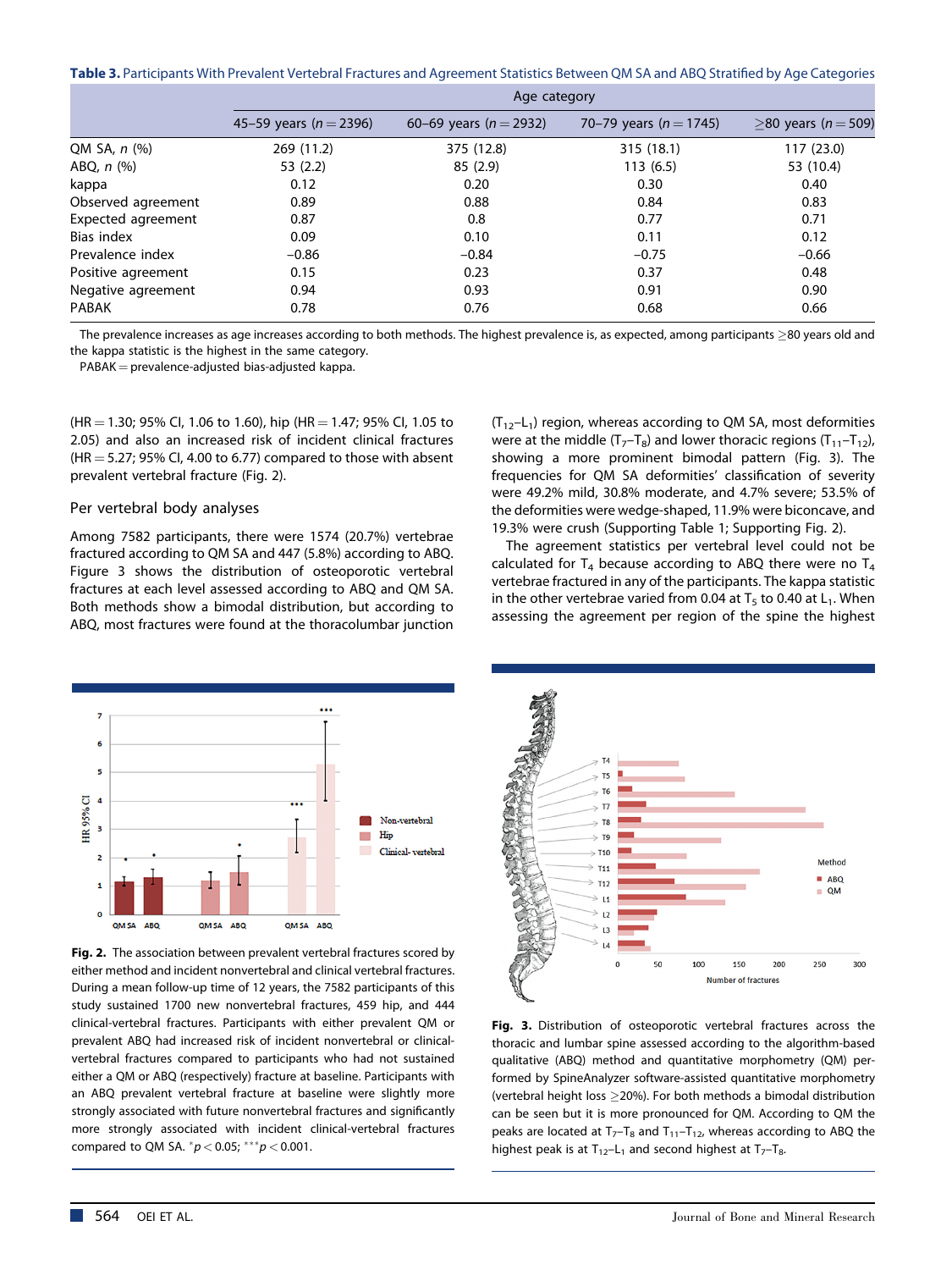**Table 4.** Agreement Statistics Regarding Number of Fractured Vertebrae by Regions in the Spine and by Sex

|                    | Spine level  |                |           |              |                   |          |              |                |           |  |
|--------------------|--------------|----------------|-----------|--------------|-------------------|----------|--------------|----------------|-----------|--|
|                    | $T_4 - T_9$  |                |           |              | $T_{10} - T_{12}$ |          |              | $L_1 - L_4$    |           |  |
|                    | <b>Males</b> | <b>Females</b> | Pooled    | <b>Males</b> | <b>Females</b>    | Pooled   | <b>Males</b> | <b>Females</b> | Pooled    |  |
| QM, $n$ (%)        | 335 (10.9)   | 339 (7.5)      | 674 (8.9) | 156 (5.1)    | 187(4.1)          | 343(4.5) | 87(2.8)      | 129(2.9)       | 216(2.8)  |  |
| ABQ, $n$ $(\%)$    | 29(0.9)      | 51(1.1)        | 80(1.1)   | 24(0.8)      | 92(2.0)           | 116(1.5) | 43 (1.4)     | 125(2.8)       | 168 (2.2) |  |
| Kappa              | 0.10         | 0.17           | 0.14      | 0.14         | 0.39              | 0.29     | 0.28         | 0.41           | 0.37      |  |
| Observed agreement | 0.90         | 0.93           | 0.92      | 0.95         | 0.97              | 0.96     | 0.97         | 0.97           | 0.97      |  |
| Expected agreement | 0.88         | 0.91           | 0.90      | 0.94         | 0.94              | 0.94     | 0.96         | 0.94           | 0.95      |  |
| Bias index         | 0.09         | 0.06           | 0.07      | 0.04         | 0.02              | 0.03     | 0.01         | 0.00           | 0.006     |  |
| Prevalence index   | $-0.88$      | $-0.91$        | $-0.90$   | $-0.94$      | $-0.94$           | $-0.94$  | 0.96         | $-0.94$        | $-0.95$   |  |
| Positive agreement | 0.12         | 0.18           | 0.15      | 0.16         | 0.40              | 0.31     | 0.29         | 0.43           | 0.38      |  |
| Negative agreement | 0.94         | 0.96           | 0.96      | 0.97         | 0.98              | 0.98     | 0.98         | 0.98           | 0.98      |  |
| <b>PABAK</b>       | 0.80         | 0.86           | 0.84      | 0.90         | 0.92              | 0.92     | 0.94         | 0.94           | 0.94      |  |

Total ( $n = 7582$ ), males ( $n = 3066$ ), females ( $n = 4516$ ); note that the number of fractures shown here is the number of fractured vertebrae in the population not the number of fractured subjects. The lower in the spine the fracture is located, the higher the agreement between methods.  $PABAK = prevalence-adjusted bias-adjusted kappa.$ 

agreement was in the  $L_1-L_4$  region  $\kappa = 0.37$  ( $p < 0.001$ ) and when further stratifying by sex it reached  $\kappa = 0.41$  ( $p < 0.001$ ) among females (Table 4).

#### Excluding mild fractures from the study

We observed an increase in the net agreement between methods, mostly because the deformities with height loss but intact endplates were excluded. Out of 1075 participants that were classified as fractured by QM SA, 614 of them had mild fractures. When excluding these subjects from the analysis, according to QM SA the prevalence decreased from 14.1% to 6.6%. Excluding these participants slightly affected the prevalence of ABQ scored fractures with a decrease from 4.0% to 3.8%. On the other hand, the kappa statistic increased from 0.24 to 0.40 ( $p < 0.001$ ) and reached its maximum among participants aged above 80 years,  $\kappa = 0.47$  among females  $\kappa = 0.48$  and at the L<sub>1</sub> level  $\kappa = 0.53$  (Table 5). The prevalence of fractured vertebrae by grading of QM SA deformities is displayed by vertebral level distribution in Fig. 4. According to QM SA, the highest concentration of fractured vertebrae was at  $T_7-T_8$  and

 $T_{11}-T_{12}-L_1$ , showing again a bimodal distribution with almost the same number of fractured vertebrae for both peaks. A bimodal distribution was observed for ABQ as well, but with the highest peak at  $T_{12}-L_1$ .

#### **Discussion**

In this large population-based study where we compared two assessment methods, osteoporotic vertebral fracture prevalence was four times higher when applying SpineAnalyzer software-assisted QM compared to ABQ. Each method classified a considerable number of deformities that were assessed as normal by the other, reflected by poor betweenmethod agreement statistics. Our study is the first to compare SpineAnalyzer software-assisted QM and ABQ. According to ABQ, vertebral fracture prevalence was higher among females than males, whereas according to QM SA prevalence was higher among males. Differences in baseline characteristics were also observed; the difference in age, height, weight, FN-BMD, and overrepresentation of females

| $45-59$ years<br>$(n=2217)$ | $60-69$ years<br>$(n = 2698)$ | $70-79$ years<br>$(n=1590)$ | $\geq$ 80 years<br>$(n=463)$ | <b>Males</b><br>$(n=2768)$ | <b>Females</b><br>$(n=4,200)$ | Pooled<br>$(n=6968)$ |
|-----------------------------|-------------------------------|-----------------------------|------------------------------|----------------------------|-------------------------------|----------------------|
| 90(4.0)                     | 141 (5.2)                     | 160 (10.0)                  | 71(15.3)                     | 192 (6.9)                  | 270 (11.2)                    | 462 (6.6)            |
| 46(2.0)                     | 71(2.6)                       | 101(6.3)                    | 47 (10.1)                    | 66 (2.4)                   | 199 (4.7)                     | 265(3.8)             |
| 0.25                        | 0.35                          | 0.47                        | 0.53                         | 0.28                       | 0.49                          | 0.41                 |
| 0.95                        | 0.95                          | 0.92                        | 0.90                         | 0.93                       | 0.95                          | 0.94                 |
| 0.94                        | 0.92                          | 0.85                        | 0.78                         | 0.91                       | 0.89                          | 0.90                 |
| 0.02                        | 0.03                          | 0.04                        | 0.05                         | 0.04                       | 0.02                          | 0.03                 |
| $-0.94$                     | $-0.92$                       | $-0.83$                     | $-0.74$                      | $-0.90$                    | $-0.89$                       | $-0.89$              |
| 0.26                        | 0.38                          | 0.51                        | 0.60                         | 0.30                       | 0.52                          | 0.44                 |
| 0.98                        | 0.97                          | 0.96                        | 0.94                         | 0.97                       | 0.97                          | 0.97                 |
| 0.90                        | 0.90                          | 0.84                        | 0.80                         | 0.86                       | 0.90                          | 0.88                 |
|                             |                               |                             | Age category                 |                            |                               | Sex                  |

**Table 5.** Agreement Statistics Regarding Fractured Subjects After Excluding From the Study Those Who Had a Mild Fracture

After excluding participants with mild fractures from the study, all agreement statistics increase and the difference in prevalence between QM and ABQ decreases.

 $PABAK = prevalence-adjusted bias-adjusted kappa.$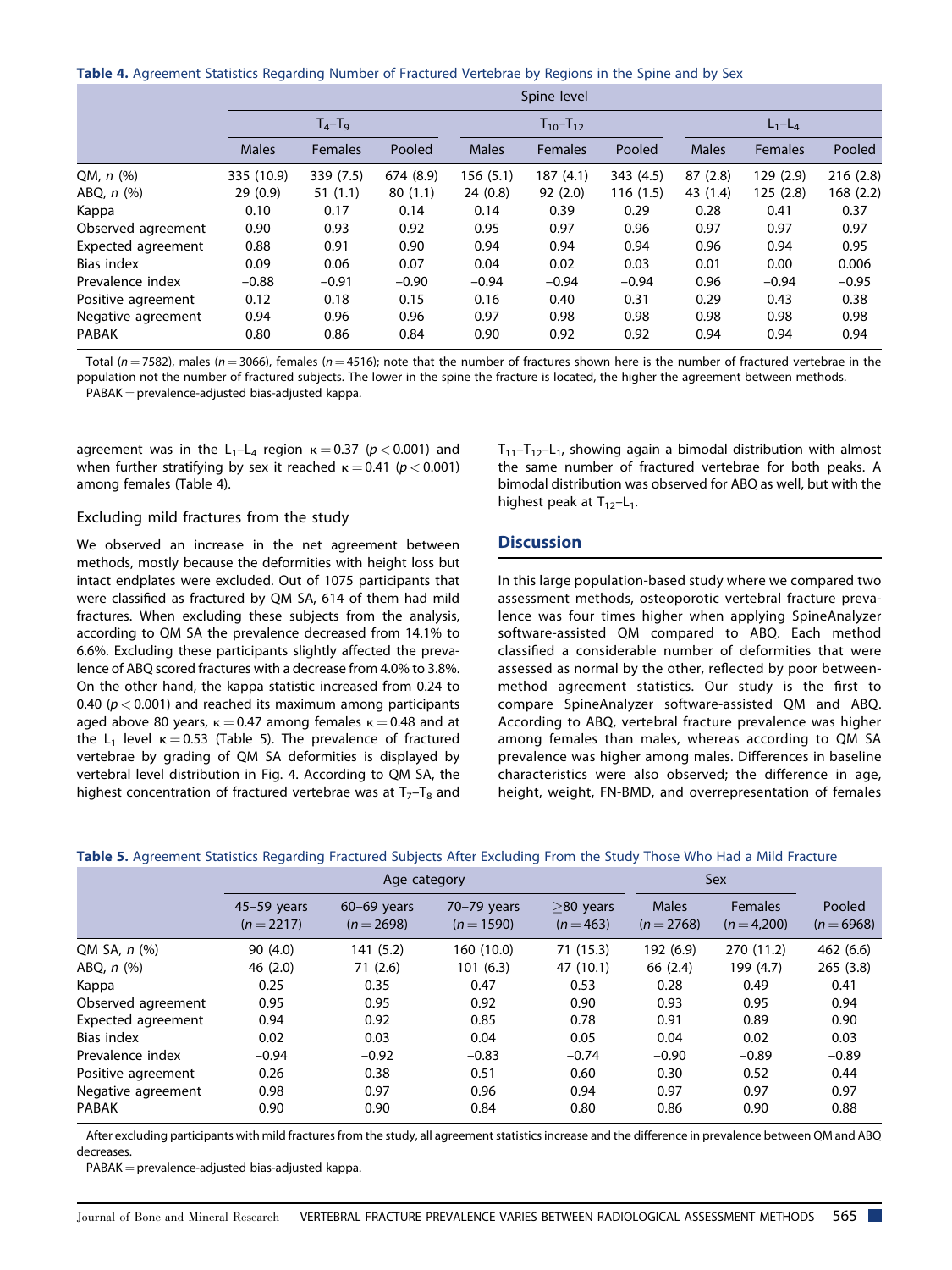

**Fig. 4.** Distribution of osteoporotic vertebral fractures per vertebral level assessed with the algorithm-based qualitative (ABQ) method and quantitative morphometry (QM) performed by SpineAnalyzer softwareassisted quantitative morphometry. Mild deformities, grade 1, constitute around 62% of QM vertebral fractures, followed by grade 2 with 33%, and the least common, grade 3, with 5%.

among cases compared to controls were stronger when they were defined by ABQ than when they were defined by QM SA. Also, differences in BMD levels were observed among participants with discordant assessment of vertebral fractures, where participants with  $(ABQ+)$  (QM SA-) deformities had lower FN-BMD, weight, and height compared to participants with (QM SA+) (ABQ-) deformities. We also observed difference in the ability to predict future nonvertebral and clinical-vertebral fracture by prevalent vertebral fractures scored by either method, with ABQ being more strongly associated with future fractures. The vertebral fracture prevalence estimate in our population for the ABQ method is similar to previous findings in other populations, $(13,20)$  mostly consisting of elderly females in a clinical setting and also taking into account that we included subjects of both genders and even a subset comprising a relatively young population (RS-III). In previous work of the Rotterdam Study, $(21)$  including a sample of RS-I subjects assessed with the McCloskey-Kanis method, $(22)$  the prevalence was found to be 6.3%. This prevalence is intermediate between the prevalence of ABQ  $(\sim4.0\%)$  and QM SA  $(\sim$ 14.1%), and very similar to the prevalence of QM SA after excluding grade 1 ( $\sim$ 6.6%). The agreement was significantly higher in females compared to males, L1-L4 level, and older age. The bimodal fracture distribution over the vertebral column was obvious for the QM SA method in our cohort, with maxima at the mid-thoracic and lower thoracic regions including the thoracolumbar junction and less pronounced in ABQ. This pattern has been reported previously using other assessment methods. However, some argue that the more pronounced mid-thoracic peak with QM is to a great extent due to degenerative changes, normal anatomical variation (ie, short vertebral height) and old traumatic fractures.<sup>(23)</sup> It has been put forward that ABQ would be able to differentiate these entities<sup>(15)</sup> compatible with our findings (Fig. 2). When assessing QM SA morphometry, the far majority of deformities were classified as mild wedges located mostly at the  $T_{7}$ - $T_8$  level. By excluding QM-SA mild deformities, the difference in prevalence between the methods decreased and all agreement statistics increased.

We have assessed vertebral levels  $T_4$  to  $L_4$ , because  $T_1$ – $T_3$  has poor evaluability and  $L_5$  is usually not affected by osteoporotic fractures. Several studies have compared assessment methods, but only a few have evaluated SpineAnalyzer software or ABQ, and none have directly compared these two methods. Spine-Analyzer software-assisted QM reading by a non-radiologist has been found to agree relatively well with conventional semiquantitative (SQ) grading, ie, visual estimation of vertebral body heights performed by experienced radiologists, with a kappa for agreement of  $0.78$ .<sup> $(24)$ </sup> ABQ comparisons with QM (Eastell-Melton and McCloskey definitions) have yielded kappa statistics between 0.39 and  $0.64$ .<sup> $(13)$ </sup> Most notably, the lowest agreement found to date is between ABQ and Genant's SQ methods, observing kappa statistics of 0.30 to 0.58.<sup>(15,25,26)</sup> The agreement between SpineAnalyzer software-assisted QM and ABQ in this study was even lower than the agreement between ABQ and Genant's SQ methods. This could have been further amplified because we have examined a relatively young and generally healthy population in RS III, in which there might be many mild nonfracture deformities. This is also sustained by the results where kappa tended to increase with the increase of age. The kappa statistic is associated with two paradoxes described by Feinstein and Cicchetti<sup>(18)</sup> and Cicchetti and Feinstein.<sup>(19)</sup> These paradoxes arise from the chance adjustment applied to kappa; adjustment that also helps to "standardize" and allow comparison across different studies. Kappa is estimated as the difference between observed agreement and expected agreement divided by [1 – expected agreement]. Indeed, in our study we observed a tendency toward paradox 1, where there is high expected agreement  $(p_e)$ as well as high observed agreement, which still results in a low kappa value (Table 2). In addition, paradox 2 is also present given the population-based setting of our study, resulting in a large number of individuals without events, which creates an unbalance of the marginal totals reflected in a high PI. The marginal totals are already determined by the (relatively low) prevalence of vertebral fractures and (healthy) population we studied, and they can explain the low kappa values only partly. The remaining explanation of low kappa values will arise from the method's separate performances for  $p_{\text{pos}}$  and  $p_{\text{neg}}$ . Whereas kappa helps to compare agreement across studies, positive and negative agreement statistics help to better understand the individual study. In the present study, QM SA and ABQ agreed excellently to identify controls, but poorly to identify cases. Having said this and given that vertebral fracture diagnosis requires adaptation of current approaches to conciliate the differences between methods, we propose that one way would be by reexamining QM mild deformities for endplate depression. In our data we simulated a redistribution of the  $2 \times 2$  table when reconsidering mild QM fractures for endplate depression and we saw that all agreement statistics increased significantly (Supporting Table 2C).

Nonetheless, it should be noted that agreement statistics concern precision of a study and may not necessarily relate to its validity. QM SA would not diagnose vertebral fractures in the case of endplate depression without reduced vertebral height, and conversely, ABQ would not diagnose a QM SA–based vertebral deformity with reduced height but intact endplates. More research is needed to clarify which of these discordant cases are clinically relevant vertebral fractures and which are false-positives.

It is important to recognize that although SpineAnalyzer software uses the Genant height criteria to judge severity of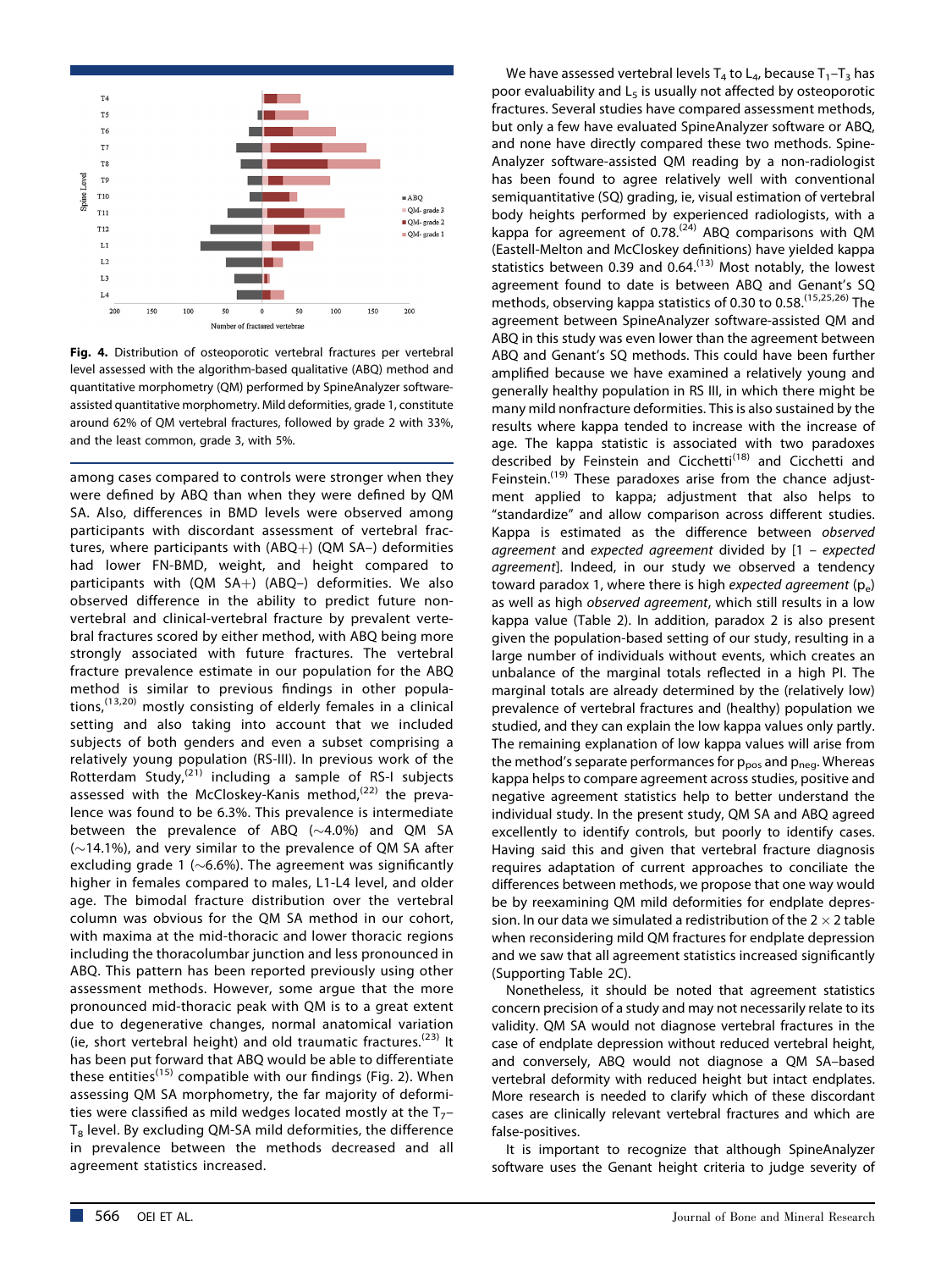deformities defined by QM, QM methods on SpineAnalyzer software are not the same as the Genant semiquantitative method.<sup>(12)</sup> Although the Genant SQ method,<sup>(12)</sup> unlike ABQ, does not explicate specifically how to differentiate nonfracture deformities from true fractures, it relies on the expertise of the evaluator<sup>(27)</sup> to discriminate them from vertebral height loss due to other causes such as degenerative remodeling and Scheuermann's disease.<sup>(28)</sup> In an accompanying article in this issue, Lentle and colleagues<sup>(29)</sup> employed the standard Genant methodology and draw similar conclusions with regard to the drastic differences in fracture prevalence and low concordance with a modified ABQ methodology.

Our overall aim was to objectively compare radiological assessment methods for osteoporotic vertebral fractures. Strengths of our study are that we systematically applied two very different assessment methods by two independent teams of trained readers, which eliminates the risk of ascertainment bias. Applying two methods in a very large setting with two independent teams, proved to be very labor-intensive, requiring extra consensus meetings, supervision by musculoskeletal radiologists and double readings. Although radiographs were assessed by well-trained reader teams, it was not feasible to have all radiographs assessed by musculoskeletal radiologists. We are aware that more subtle endplate depression fractures could have been missed. Because the Rotterdam Study is deemed representative of the general Dutch middle-aged to elderly population, we believe that our results may be extrapolated to other settings as well.

The semiautomated SpineAnalyzer software-assisted QM method proved to be an excellent recording tool for research purposes, providing a standardized data output.<sup>(30)</sup> Surprisingly, ABQ was in our experience even more time-efficient, but this method requires more intensive initial training. Quantitative assessment is based on morphometry alone, which may result in the inclusion of deformities that are not truly vertebral fractures. For this reason it might be better to refer to "deformities"instead of "fractures" for cases defined by QM. Yet we experienced that further triage for both methods requires a lot of extra effort involving extra double-reading of up to thousands of participants. Further standardization and automation of this triage procedure with clear-cut classification criteria would be very helpful.

Vertebral fractures are often a first presentation of osteoporosis and should be regarded as an opportunity to trace individuals at high risk for additional fractures and other related adverse health outcomes. To accomplish this, accurate vertebral fracture diagnosis is needed to identify these patients at high risk, because many effective treatment options are available. Conversely, individuals without true vertebral fractures should not be unnecessarily treated with medication, which is associated with unnecessary costs and potential adverse effects.<sup>(31)</sup> Improvement of radiological vertebral fracture definition, clearer criteria for nonfracture deformities differential diagnosis(32) and more widespread and consistent application of an optimal method may improve clinical care.

We have undertaken meticulous phenotyping on our ABQ and SpineAnalyzer morphometric raw data. With these data, different cutoffs and vertebral fracture definitions could be linked to various clinically relevant outcomes. Furthermore, the remaining Rotterdam Study cohorts, which in total will yield  $\sim$ 11,000 subjects aged 45 years and over, will be assessed for the presence of osteoporotic vertebral fractures. In addition, our measurements could serve as population reference data.

In conclusion, we procured an impartial comparison of osteoporotic vertebral fracture assessment methods in the large population-based Rotterdam Study, with extensive recording of vertebral fracture distribution according to sex, age, deformity shape, severity, and location. Osteoporotic vertebral fracture prevalence is significantly different when applying either software-assisted QM or ABQ. Further work is needed to reveal which of the discordant cases are actually clinically relevant true vertebral fractures and which are not. We propose that mild deformities should be assessed for endplate depression, decreasing this way the false-positive QM fractures and conciliating the two methods.

## **Disclosures**

Dr. Krestin reports grants from Siemens, grants from Bayer, grants from GEHC, grants from Bracco, other from Bracco, outside the submitted work; all other authors report no conflicts of interest.

# **Acknowledgments**

The Rotterdam Study is funded by Erasmus Medical Center and Erasmus University, Rotterdam, Netherlands Organization for the Health Research and Development (ZonMw), the Research Institute for Diseases in the Elderly (014-93-015; RIDE2, RIDE), the Ministry of Education, Culture and Science, the Ministry for Health, Welfare and Sports, the European Commission (DG XII), and the Municipality of Rotterdam. We thank Dr. Guirong Jiang for the training in the algorithm-based qualitative assessment method (ABQ). We are thankful to the employees from Optasia Medical Ltd who familiarized us with the use of the SpineAnalyzer software. We are grateful to the study participants, the staff from the Rotterdam Study (particularly Lydia Buist and Hannie van den Boogert for acquisition of the radiographs), and the participating general practitioners and pharmacists. We thank René Vermeren, Nano Suwarno, and Mart Rentmeester for their technical support. Last but not least, we acknowledge the tremendous efforts from our team of radiographic readers. FK, FR are supported by the Netherlands Scientific Organization (NWO) and ZonMW Project number: NWO/ZONMW-VIDI-016-136-367.

Authors' roles: LO, FK, SJB, MAI, EHGO, and FR designed the study. LO, FK, SJB, JBJvM, JHW, and FJAvR collected and processed the data. LO, FK, SJB, JTS, EMC, JHW, and FJAvR assessed and (statistically) analyzed the data. LO, FK, SJB, JTS, EMC, JBJvM, MCZ, GPK, EHGO, and FR interpreted the results. LO, FK, and SJB created the figures and tables. LO, FK, SJB, EHGO, and FR drafted the manuscript. All authors (LO, FK, SJB, JTS, EMC, JBJvM, MAI, JHW, FJAvR, MCZ, GPK, EHGO, FR) read and revised the manuscript, and approved the final submitted version. EHGO and FR assume responsibility for the completeness and accuracy of the data and analyses, and for adherence to the study protocol.

# **References**

1. Szulc P, Bouxsein ML. Vertebral Fracture Initiative. Part I. Overview of osteoporosis: epidemiology and clinical management. Nyon, Switzerland: International Osteoporosis Foundation; 2011. p. 1–65. Available from: [https://www.iofbonehealth.org/sites/default/](https://www.iofbonehealth.org/sites/default/files/PDFs/Vertebral%20Fracture%20Initiative/IOF_VFI-Part_I-Manuscript.pdf)files/ [PDFs/Vertebral%20Fracture%20Initiative/IOF\\_VFI-Part\\_I-Manuscript.](https://www.iofbonehealth.org/sites/default/files/PDFs/Vertebral%20Fracture%20Initiative/IOF_VFI-Part_I-Manuscript.pdf) [pdf.](https://www.iofbonehealth.org/sites/default/files/PDFs/Vertebral%20Fracture%20Initiative/IOF_VFI-Part_I-Manuscript.pdf)